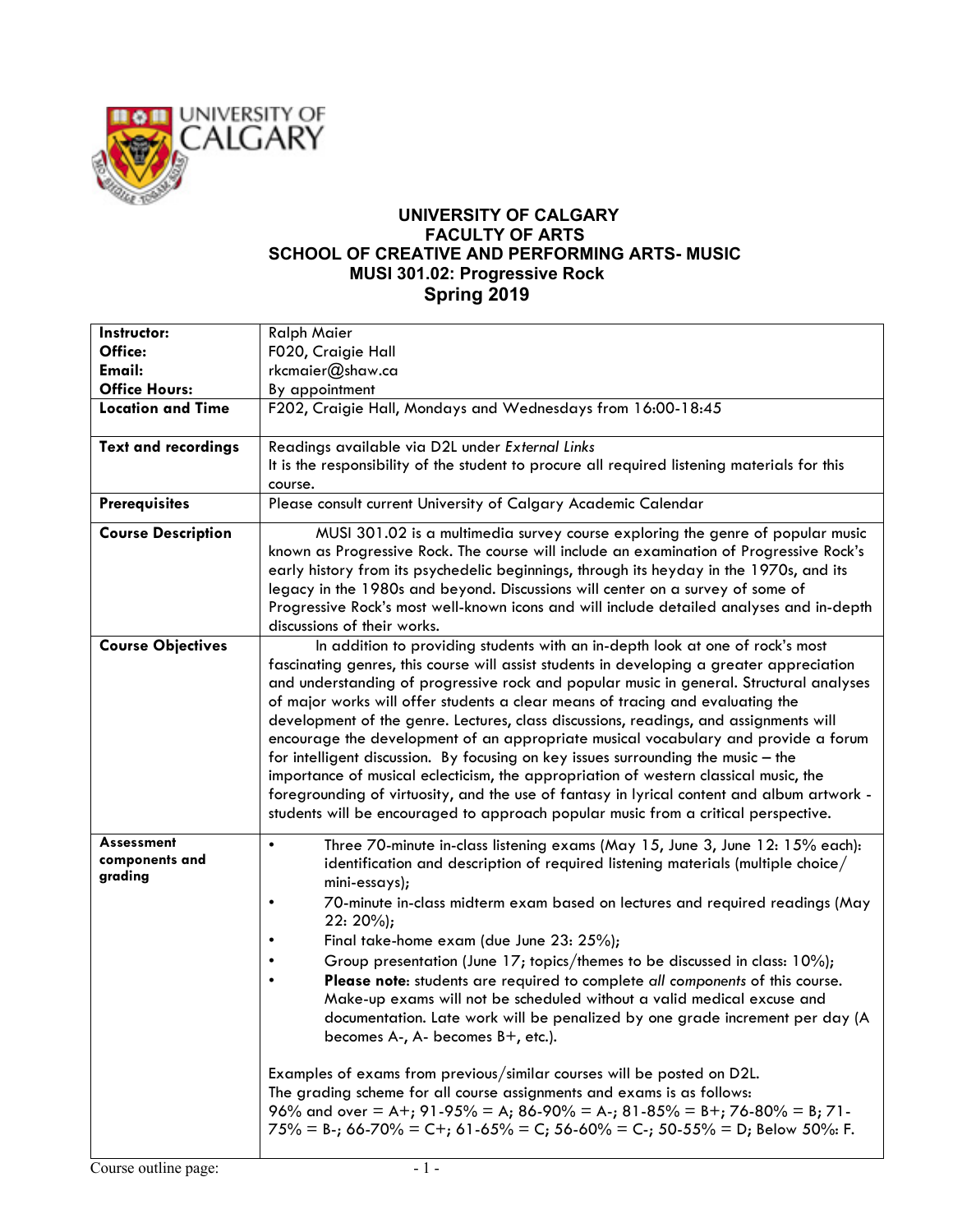| <b>Grading scale</b>                        |                                                                                                                                                                                                                                                                                                                                                                                                                                                            |                         | For the course as a whole, letter grades should be understood as follows, as outlined in                                                                                                                                                              |  |
|---------------------------------------------|------------------------------------------------------------------------------------------------------------------------------------------------------------------------------------------------------------------------------------------------------------------------------------------------------------------------------------------------------------------------------------------------------------------------------------------------------------|-------------------------|-------------------------------------------------------------------------------------------------------------------------------------------------------------------------------------------------------------------------------------------------------|--|
|                                             | the section F.1.1 Undergraduate Grading System of the Undergraduate Calendar for<br>2018-2019:                                                                                                                                                                                                                                                                                                                                                             |                         |                                                                                                                                                                                                                                                       |  |
|                                             | Gra<br>de                                                                                                                                                                                                                                                                                                                                                                                                                                                  | Grade<br>Point<br>Value | <b>Description</b>                                                                                                                                                                                                                                    |  |
|                                             | $A+$                                                                                                                                                                                                                                                                                                                                                                                                                                                       | 4.00                    | Outstanding performance                                                                                                                                                                                                                               |  |
|                                             | A                                                                                                                                                                                                                                                                                                                                                                                                                                                          | 4.00                    | <b>Excellent performance</b>                                                                                                                                                                                                                          |  |
|                                             | А-                                                                                                                                                                                                                                                                                                                                                                                                                                                         | 3.70                    | Approaching excellent performance                                                                                                                                                                                                                     |  |
|                                             | $B +$                                                                                                                                                                                                                                                                                                                                                                                                                                                      | 3.30                    | Exceeding good performance                                                                                                                                                                                                                            |  |
|                                             | В                                                                                                                                                                                                                                                                                                                                                                                                                                                          | 3.00                    | Good performance                                                                                                                                                                                                                                      |  |
|                                             | B-                                                                                                                                                                                                                                                                                                                                                                                                                                                         | 2.70                    | Approaching good performance                                                                                                                                                                                                                          |  |
|                                             | C+                                                                                                                                                                                                                                                                                                                                                                                                                                                         | 2.30                    | <b>Exceeding satisfactory performance</b>                                                                                                                                                                                                             |  |
|                                             | C                                                                                                                                                                                                                                                                                                                                                                                                                                                          | 2.00                    | Satisfactory performance                                                                                                                                                                                                                              |  |
|                                             | $C -$                                                                                                                                                                                                                                                                                                                                                                                                                                                      | 1.70                    | Approaching satisfactory performance.                                                                                                                                                                                                                 |  |
|                                             |                                                                                                                                                                                                                                                                                                                                                                                                                                                            | $ + 1.30$               | Marginal pass. Insufficient preparation for subsequent courses in the<br>same subject                                                                                                                                                                 |  |
|                                             | *D                                                                                                                                                                                                                                                                                                                                                                                                                                                         | 1.00                    | Minimal Pass. Insufficient preparation for subsequent courses in the<br>same subject.                                                                                                                                                                 |  |
|                                             | F                                                                                                                                                                                                                                                                                                                                                                                                                                                          | 0.00                    | Failure. Did not meet course requirements.<br>Several Faculties utilize an F grade that does not carry weight in<br>calculating the grade point average. This will be noted in the calendar<br>description as "Not Included in GPA" where applicable. |  |
|                                             | $**$                                                                                                                                                                                                                                                                                                                                                                                                                                                       | 0.00                    | Incomplete. Sufficient work has not been submitted for evaluation,<br>unable to adequately assess. May also be used when a final exam is<br>not submitted.                                                                                            |  |
|                                             | <b>CR</b>                                                                                                                                                                                                                                                                                                                                                                                                                                                  |                         | Completed Requirements. Carries no weight in calculating the grade<br>point average. This will be noted in the calendar description as "Not<br>Included in GPA" where applicable                                                                      |  |
|                                             | <b>RM</b>                                                                                                                                                                                                                                                                                                                                                                                                                                                  |                         | Remedial Work Required. Utilized by the Cumming School of Medicine<br>(MD program). Carries no weight in calculating the grade point<br>average. This will be noted in the calendar description as "Not Included<br>in GPA" where applicable.         |  |
|                                             | Notes:<br>$\bullet$<br>$\bullet$                                                                                                                                                                                                                                                                                                                                                                                                                           |                         | A grade of "C-" or below may not be sufficient for promotion or graduation, see<br>specific faculty regulations.<br>The number of "D" and "D+" grades acceptable for credit is subject to specific<br>undergraduate faculty promotional policy.       |  |
| <b>Important Term Dates</b>                 | <b>Spring 2019</b><br>Monday, May 6 to Monday, June 17, 2019<br>Last day to drop a course: Friday, May 10, 2019<br>Last day to add a course: Friday, May 10, 2019<br>Tuition and fee payment deadline: Wednesday, May 15, 2019<br>Summer 2019<br>Tuesday, July 2-Friday August 13, 2019<br>Last day to drop a course: Monday, July 8, 2019<br>Last day to add a course: Monday, July 8, 2019<br>Tuition and fee payment deadline: Wednesday, July 10, 2019 |                         |                                                                                                                                                                                                                                                       |  |
| Midterm and final<br>examination scheduling |                                                                                                                                                                                                                                                                                                                                                                                                                                                            |                         | Final examinations may be scheduled at any time during the examination period (June 19-21<br>for Spring 2019; August 15-19 for Summer 2019); students should therefore avoid making prior                                                             |  |
|                                             |                                                                                                                                                                                                                                                                                                                                                                                                                                                            |                         |                                                                                                                                                                                                                                                       |  |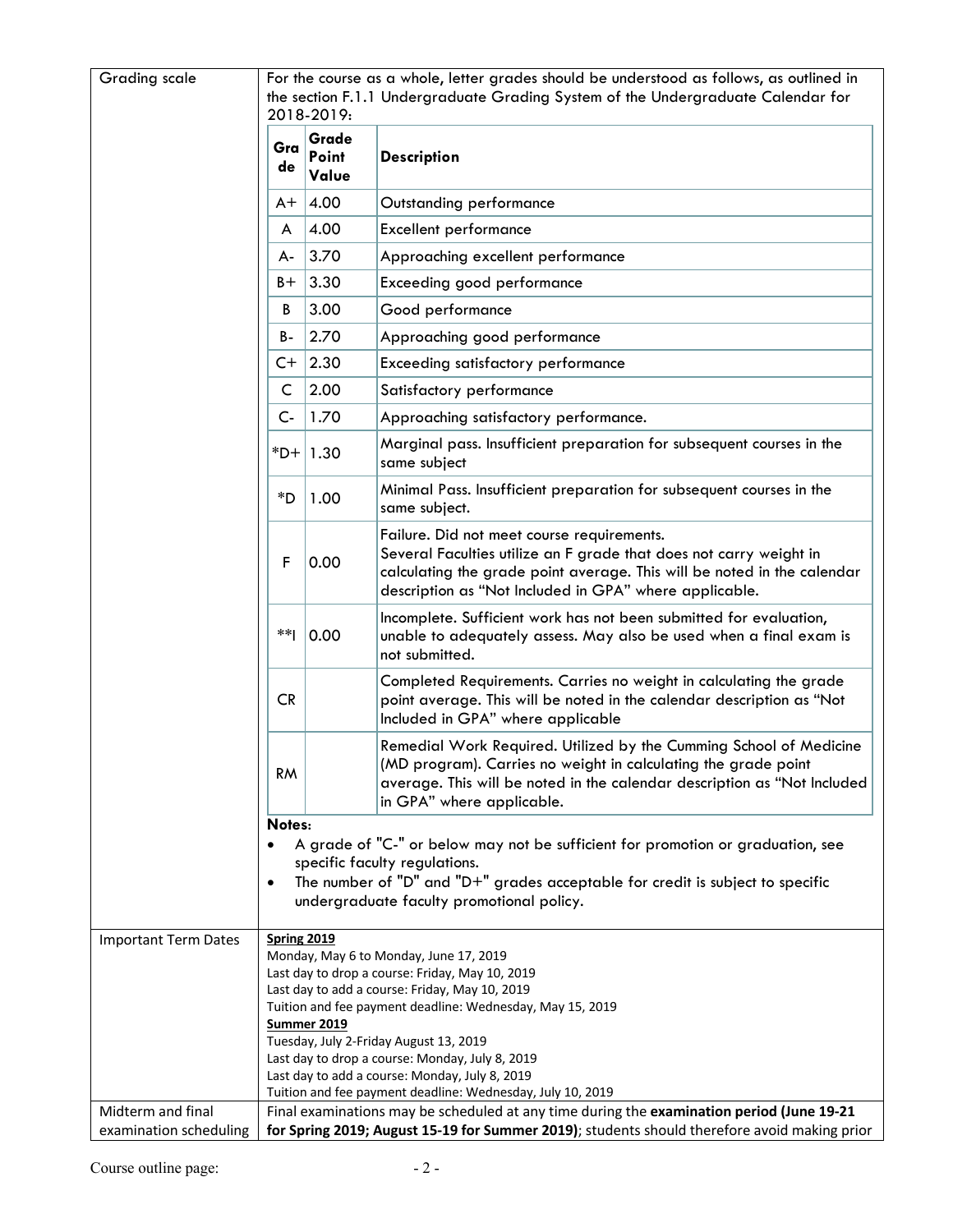|                                                                                      | travel, employment, or other commitments for this period. If a student is unable to write an<br>exam through no fault of his or her own for medical or other valid reasons, documentation<br>must be provided and an opportunity to write the missed exam may be given. Students are<br>encouraged to review all examination policies and procedures:<br>ucalgary.ca/registrar/exams/deferred final                                                                                                                                                                                                                                                                                                                                                                                                                                                                                                                                                                                                                                                                                                                                                                                                                                                                                                                                                                                                                    |
|--------------------------------------------------------------------------------------|------------------------------------------------------------------------------------------------------------------------------------------------------------------------------------------------------------------------------------------------------------------------------------------------------------------------------------------------------------------------------------------------------------------------------------------------------------------------------------------------------------------------------------------------------------------------------------------------------------------------------------------------------------------------------------------------------------------------------------------------------------------------------------------------------------------------------------------------------------------------------------------------------------------------------------------------------------------------------------------------------------------------------------------------------------------------------------------------------------------------------------------------------------------------------------------------------------------------------------------------------------------------------------------------------------------------------------------------------------------------------------------------------------------------|
| Deferrals of<br>exams/term work                                                      | It is possible to request a deferral of term work or final examinations for reasons of illness,<br>accident, family or domestic affliction, or religious obligations. Please check with your advisor if<br>any of these issues make it impossible for you to sit an exam or finish term work by stated<br>deadlines. ucalgary.ca/registrar/exams/deferred final<br>ucalgary.ca/pubs/calendar/current/g-6.html<br>ucalgary.ca/pubs/calendar/current/g-7.html                                                                                                                                                                                                                                                                                                                                                                                                                                                                                                                                                                                                                                                                                                                                                                                                                                                                                                                                                            |
| Academic                                                                             | Students seeking an accommodation based on disability or medical concerns should contact                                                                                                                                                                                                                                                                                                                                                                                                                                                                                                                                                                                                                                                                                                                                                                                                                                                                                                                                                                                                                                                                                                                                                                                                                                                                                                                               |
| accommodation                                                                        | Student Accessibility Services (SAS); SAS will process the request and issue letters of<br>accommodation to instructors. For additional information on support services and<br>accommodations for students with disabilities,<br>visit ucalgary.ca/access/accommodations/policy. Students who require an accommodation in<br>relation to their coursework based on a protected ground other than disability should<br>communicate this need in writing to their Instructor.<br>The full policy on Student Accommodations is available                                                                                                                                                                                                                                                                                                                                                                                                                                                                                                                                                                                                                                                                                                                                                                                                                                                                                  |
|                                                                                      | at ucalgary.ca/policies/files/policies/student-accommodation-policy.pdf                                                                                                                                                                                                                                                                                                                                                                                                                                                                                                                                                                                                                                                                                                                                                                                                                                                                                                                                                                                                                                                                                                                                                                                                                                                                                                                                                |
| Academic integrity,<br>plagiarism<br>Internet and electronic<br>communication device | The University of Calgary is committed to the highest standards of academic integrity and<br>honesty. Students are expected to be familiar with these standards regarding academic honesty<br>and to uphold the policies of the University in this respect. Students are referred to the section<br>on plagiarism in the University Calendar (ucalgary.ca/pubs/calendar/current/k-3.html;<br>ucalgary.ca/pubs/calendar/current/k-5.html) and are reminded that plagiarism—using any<br>source whatsoever without clearly documenting it-is an extremely serious academic offence.<br>Consequences include failure on the assignment, failure in the course and possibly suspension<br>or expulsion from the university. You must document not only direct quotations but also<br>paraphrases and ideas where they appear in your text. A reference list at the end is insufficient<br>by itself. Readers must be able to tell exactly where your words and ideas end and other<br>people's words and ideas begin. This includes assignments submitted in non-traditional formats<br>such as Web pages or visual media, and material taken from such sources. Please consult your<br>instructor or the Student Success Centre (TFDL 3rd Floor) if you have any questions regarding<br>how to document sources.<br>elearn.ucalgary.ca/category/d2l/<br>ucalgary.ca/emergencyplan/emergency-instructions/uc-emergency-app |
|                                                                                      | The in-class use of computers may be approved by your Instructor. Cell phones and other<br>electronic communication devices should be silenced or turned off upon entering the<br>classroom. If you violate the Instructor's policy regarding the use of electronic communication<br>devices in the classroom, you may be asked to leave the classroom; repeated abuse may result<br>in a charge of misconduct. No audio or video recording of any kind is allowed in class without<br>explicit permission of the Instructor. For more information on Freedom of Information and<br>Privacy visit: ucalgary.ca/legalservices/foip                                                                                                                                                                                                                                                                                                                                                                                                                                                                                                                                                                                                                                                                                                                                                                                      |
| Copyright                                                                            | It is the responsibility of students and professors to ensure that materials they post or distribute<br>to others comply with the Copyright Act and the University's Fair Dealing Guidance for<br>Students. Further copyright information for students is available on the Copyright Office web<br>page (library.ucalgary.ca/copyright).                                                                                                                                                                                                                                                                                                                                                                                                                                                                                                                                                                                                                                                                                                                                                                                                                                                                                                                                                                                                                                                                               |
| Students' union and<br>ombudsperson                                                  | Student Union: su.ucalgary.ca/about/who-we-are/elected-officials/<br>Faculty of Arts reps: arts1@su.ucalgary.ca; arts2@su.ucalgary.ca; arts3@su.ucalgary.ca;                                                                                                                                                                                                                                                                                                                                                                                                                                                                                                                                                                                                                                                                                                                                                                                                                                                                                                                                                                                                                                                                                                                                                                                                                                                           |
| contacts                                                                             | arts4@su.ucalgary.ca<br>Graduate Student's Association: ucalgary.ca/pubs/calendar/grad/current/graduate-students-<br>association-gsa-grad.html<br>Student Ombudsman: ucalgary.ca/ombuds/contact                                                                                                                                                                                                                                                                                                                                                                                                                                                                                                                                                                                                                                                                                                                                                                                                                                                                                                                                                                                                                                                                                                                                                                                                                        |
| Student Wellness and<br>Mental Health                                                | The University has a wealth of resources to support student physical and mental health, please<br>see the SU Wellness Centre (http://www.ucalgary.ca/wellnesscentre/) or the Campus Mental<br>Health Strategy (https://www.ucalgary.ca/mentalhealth/) for more information on these<br>resources.                                                                                                                                                                                                                                                                                                                                                                                                                                                                                                                                                                                                                                                                                                                                                                                                                                                                                                                                                                                                                                                                                                                      |